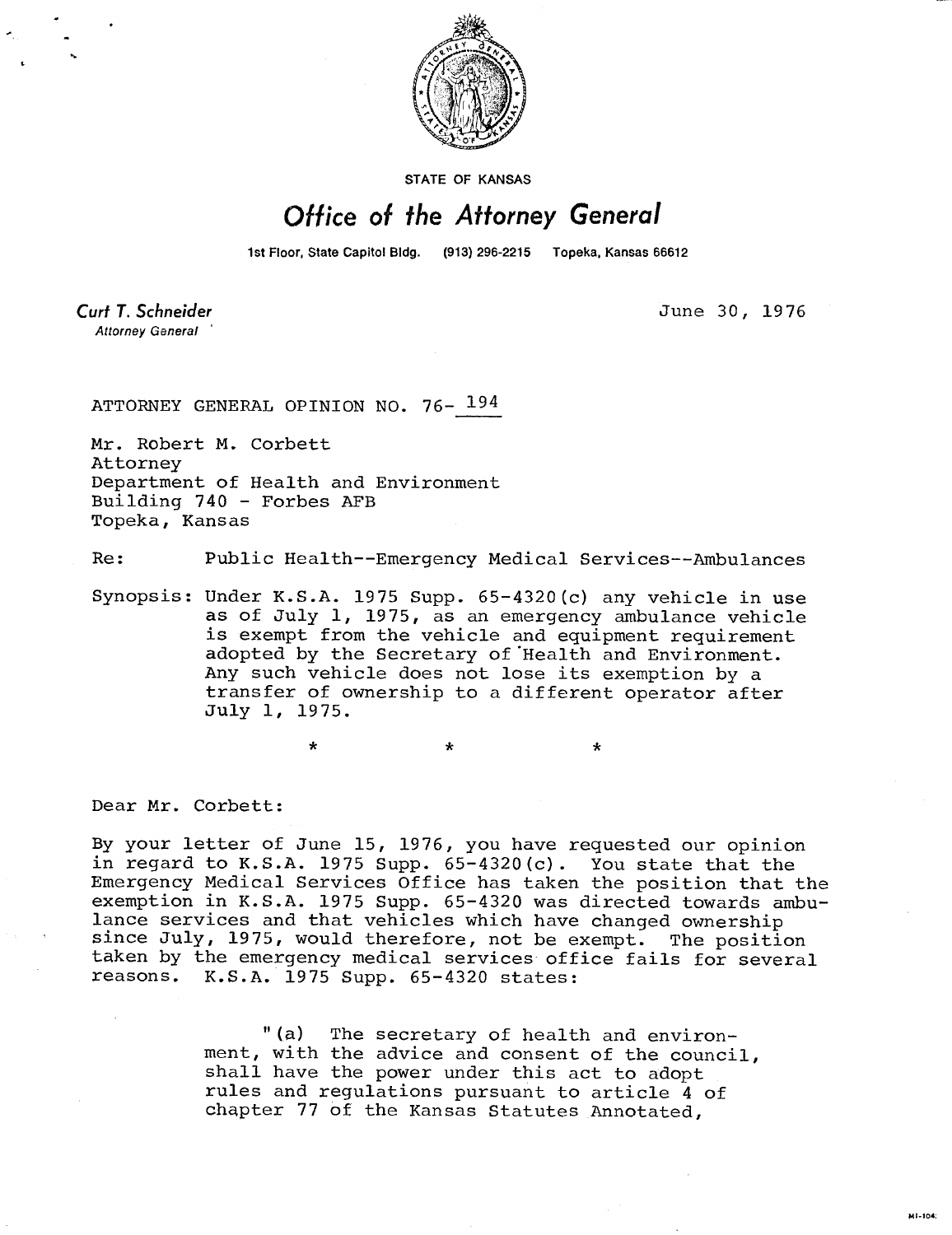Mr. Robert M. Corbett Page Two June 30, 1976

> except that no such rules and regulations shall be adopted without the approval of the council. Any rules and regulations adopted hereunder shall include a classification of the different types of ambulance services and also shall include requirements as to equipment necessary for ambulances and ,rescue vehicles, qualifications and training of attendants, records and equipment to be maintained by operators and attendants and such other matters as the secretary of health and environment shall deem necessary to implement and administer the provisions of this act.

(b) No rule and regulation shall be adopted by the secretary of health and environment which requires: (i) An ambulance service to obtain a permit at a time earlier than that specified in K.S.A. 1975 Supp. 65-4317; or (ii) an ambulance service to staff its vehicles with one or more attendants holding a certificate prior to the time such ambulance service is required by K.S.A. 1975 Supp. 65-4317 to obtain a permit.

(c) Vehicles now in use as emergency ambulances may continue to be used for this purpose."

Without question the emergency medical services office may adopt rules and regulations which pertain to the safety and welfare of Kansas citizens and which would be a proper exercise of the police power of the state. Moore v. The State Highway Commission of Kansas, 191 Kan. 624; State of Kansas v. George T. Finley, 198 Kan. 585; Smith v. State Highway Commission, 185 Kan. 445. Such regulations must not be arbitrary, capricious, or unreasonable either in substance or application, and must be within the authority conferred. State ex rel. Londerholm v. Columbia Pictures Inc., 197 Kan. 448. Community Antenna Television of Wichita, Inc. v. City of Wichita, 205 Kan. 537.

As enacted in 1975, the Secretary of Health and Environment was empowered to adopt regulations pertaining to equipment and standards for ambulance and rescue vehicles. No person or municipality is authorized to operate an ambulance service without a valid permit issued under the act. In order to obtain a permit, the applicant must satisfy the head of the Emergency Medical Services office that the proposed ambulance service will be properly staffed and equipped. The legislature contemplated that ambulances and rescue vehicles in use prior to July 1, 1975, might not satisfy the requirements adopted by the Secretary, and accordingly provided that "[v]ehicles now in